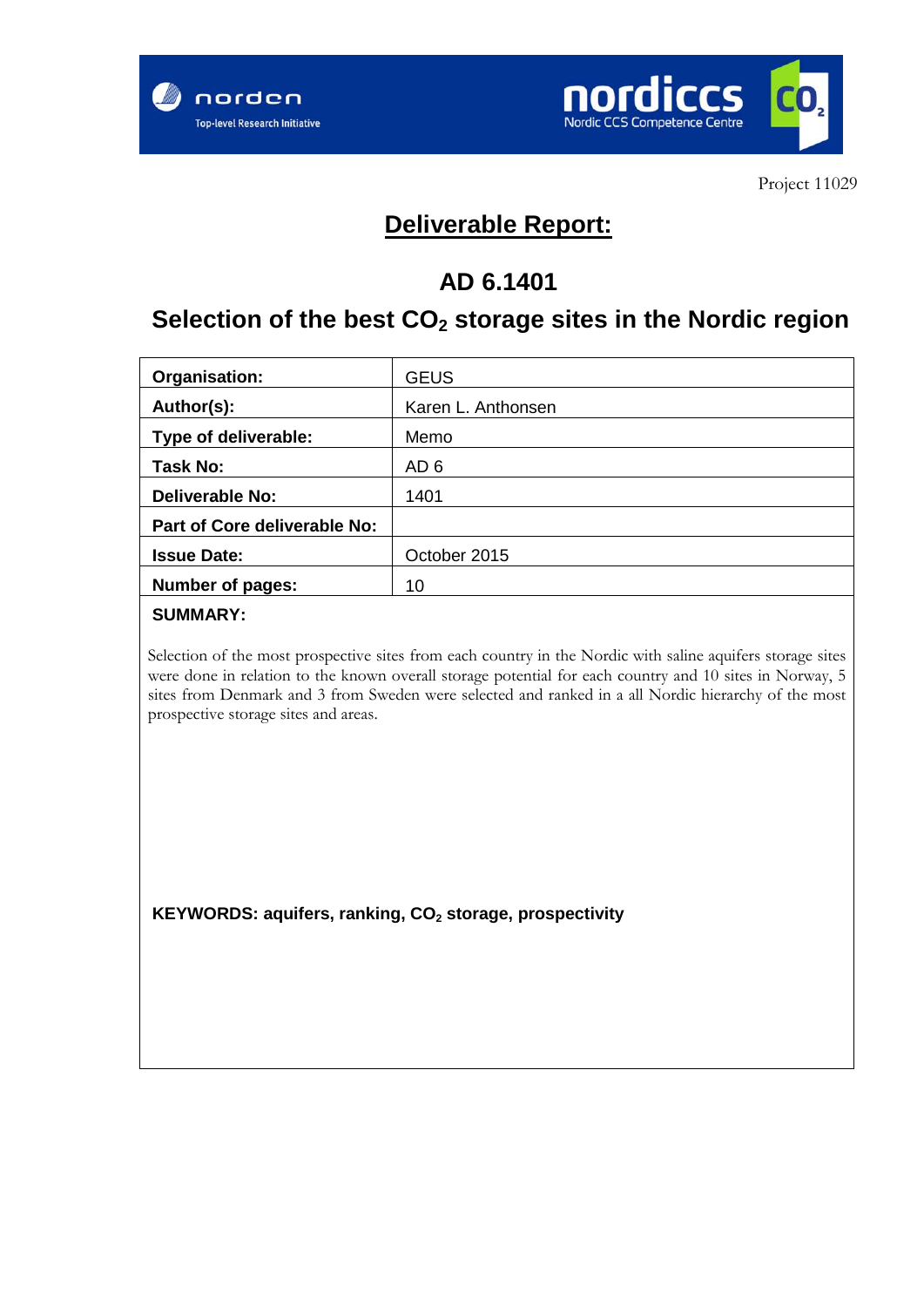



| <b>Dissemination Level</b> |                                                   |  |  |  |  |  |  |  |  |
|----------------------------|---------------------------------------------------|--|--|--|--|--|--|--|--|
| PU                         | <b>Public</b>                                     |  |  |  |  |  |  |  |  |
| <b>RE</b>                  | Restricted to a group specified by the Consortium |  |  |  |  |  |  |  |  |
| CO                         | Confidential, for Consortium Parties only         |  |  |  |  |  |  |  |  |

## *Document history and validation*

| When       | Who                | <b>Comments</b>                                                     |
|------------|--------------------|---------------------------------------------------------------------|
| 2015-08-10 | Karen L. Anthonsen | AD6.1401 v.1 sent to Gry Møl Mortensen for review                   |
| 2015-08-11 | Gry Møl Mortensen  | Comments about necessary changes sent to Karen L.<br>Anthonsen      |
| 2015-10-28 | Karen L. Anthonsen | AD6.1401 v.2 sent to Lars H. Nielsen for approval                   |
| 2015-11-04 | Lars H. Nielsen    | Deliverable AD6.1401 v.2 approved by Lars H. Nielsen                |
| 2015-11-05 | Karen L. Anthonsen | Deliverable AD6.1401 v.2 uploaded to NORDICCS eRoom<br>for approval |
|            |                    |                                                                     |
|            |                    |                                                                     |
|            |                    |                                                                     |

| Author(s):                  | Karen L. Anthonsen               | Approved by WP Leader                       |
|-----------------------------|----------------------------------|---------------------------------------------|
| <b>Reviewer(s):</b>         | Gry Møl Mortensen, Peter Frykman | Name: Karen L. Anthonsen<br>Date: 5/11-2015 |
| Adm.<br><b>Responsible:</b> | Lars H. Nielsen                  | Signature:<br>plemmer d. A                  |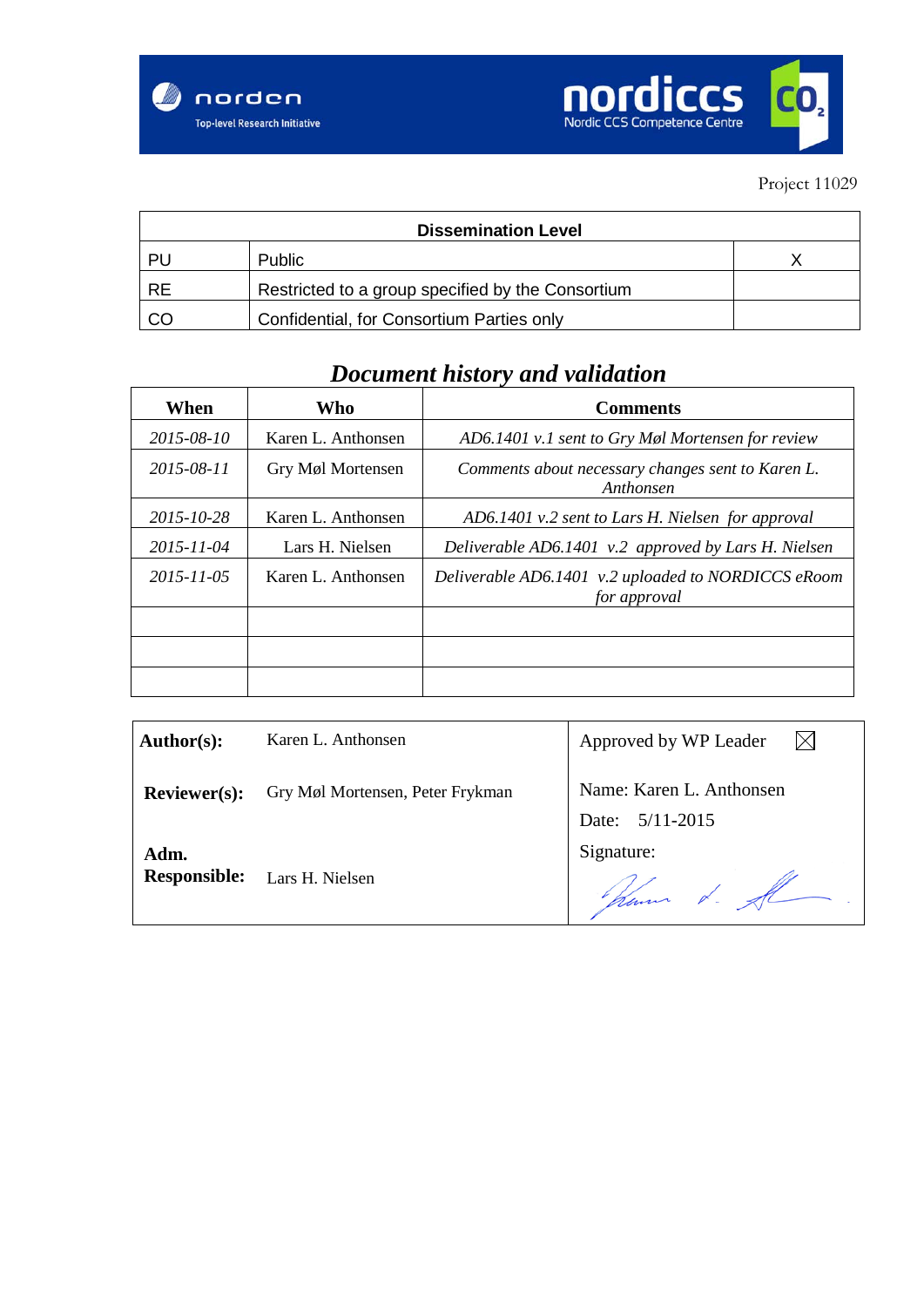



## Selection of the best  $CO<sub>2</sub>$  storage sites

### **1. Introduction**

Parts of the Nordic region have previously been screened for potential storage sites within the EU cofunded GESTCO (2004) and GeoCapacity (2009) projects and by the Norwegian Petroleum Directorate in the Norwegian CO2 storage atlas (2011-2014). However, these previous mapping projects only covered Norway and Denmark. During 2013 and 2014 new storage formations, units and traps were mapped and included in the Nordic CO<sub>2</sub> storage site GIS-database.

Denmark has mapped 4 formations, 1 aquifer unit and 20 traps, hereof 12 new sites not evaluated in previous projects. In Norway, 28 formations and 151 traps have been identified in the Norwegian part of the North Sea, the Norwegian Sea and Barents Sea. In Sweden, two areas with potential for geological storage of CO2 have been identified in the South-east Baltic Sea and in South-west Scania. Sweden has mapped 8 storage units and 1 trap within 7 defined formations and one undefined unit, all new data.

Iceland has a very different geological setting with young igneous, mainly basaltic rocks. Iceland has mapped porous onshore basalt formations potentially suitable for  $CO<sub>2</sub>$  storage. Finland has only shallow sedimentary basins not suitable for  $CO<sub>2</sub>$  storage.

In summary 36 formations (note that some formations are present in more than one country making a difference between counting for each country and overall counts of storage sites), 8 storage units and 172 traps in saline aquifers, together with an area of 34000 km2 with porous basaltic rocks in Iceland, have been mapped as potentially suitable for geological storage of CO2 in the Nordic region (Figure 1).



Figure 1. All mapped potential Nordic CO<sub>2</sub> storage sites.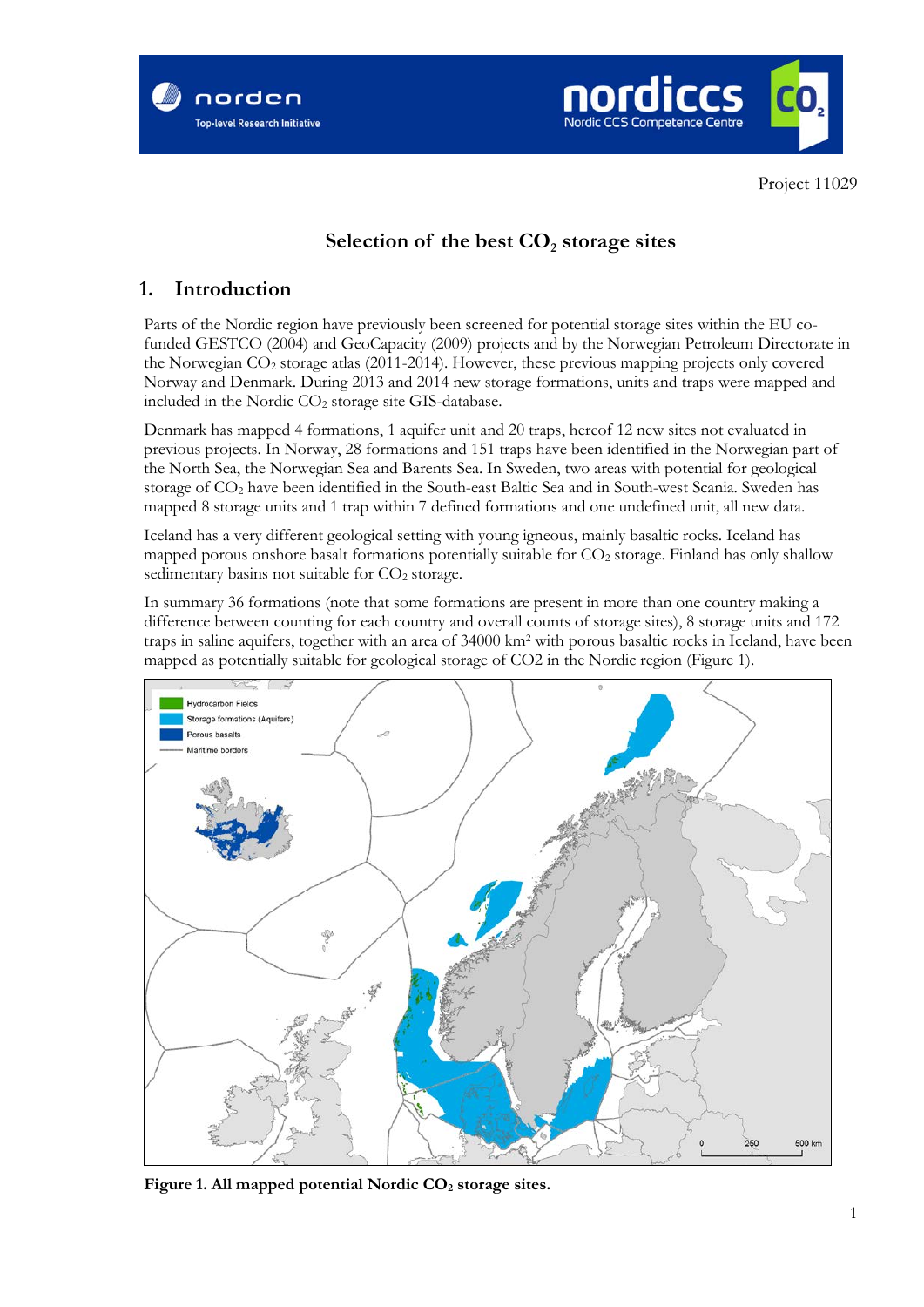



To facilitate future  $CO_2$  storage operation, the most prospective  $CO_2$  storage sites and formations for safe and permanent storage in the Nordic region have been ranked and selected. This memo summarises the storage site characterisation, the ranking procedure and results of the overall Nordic ranking.

### **2. Storage site characterisation and ranking procedure**

An evaluation of several methodologies used in other screening projects such as "Best practice for the storage of CO2 in saline aquifers" (Chadwich et al. 2008), GeoCapacity (Vangkilde-Pedersen at al., 2009), IEA-GHG CCS site characterisation criteria (Bachu et al. 2009), The Queensland CO2 Geological Storage Atlas (Bradshaw et al. 2010), CO<sub>2</sub> Storage Atlas for the Norwegian North Sea (Halland et al. 2011) have been the basis for the Nordic CO<sub>2</sub> storage site characterisation and ranking criteria (Table 1).

The ranking criteria were divided into 4 main groups: reservoir properties, seal properties, safety and data coverage (maturity) and each criterion could fall within 3 categories: preferred, questionable and caution (Anthonsen et al. 2014).

The ranking has not considered parameters like economy, distance to shore or transport of CO2 as this present ranking was focused on geological parameters.

| <b>Reservoir properties</b>             | Optimal - 3 point                                                                                | Questionable - 2 point                                                                                 | Caution $-1$ point                                                                                                                                              | <b>Remarks</b>                                                                                                                                                 |
|-----------------------------------------|--------------------------------------------------------------------------------------------------|--------------------------------------------------------------------------------------------------------|-----------------------------------------------------------------------------------------------------------------------------------------------------------------|----------------------------------------------------------------------------------------------------------------------------------------------------------------|
| Depth                                   | >800m-2500m                                                                                      | 600-800m                                                                                               | <600m                                                                                                                                                           | Case specific depending on temperature<br>gradient in the area                                                                                                 |
| Porosity                                | $>20\%$                                                                                          | 10-20%                                                                                                 | < 10%                                                                                                                                                           |                                                                                                                                                                |
| Permeability                            | $>100$ mD                                                                                        | $10-100$ mD<br>or extrapolated from closest<br>well drilled through the<br>reservoir                   | $< 10$ mD<br>or no data                                                                                                                                         | Indicate gas or fluid measurements                                                                                                                             |
| Heterogeneity                           | Low<br>N/G > 0.4<br>Existents of uniform high<br>porosity layers with<br>thickness above 5 meter | Moderate<br>$N/G$ 0.1-0.4<br>Alternating high/low porosity<br>layers. Layer thickness below 5<br>meter | <b>High</b><br>N/G <sub>0.1</sub><br><b>Highly alternating thin high/low</b><br>porosity layers or channel sands<br>with low connectivity.<br><b>Diagenesis</b> | Since heterogeneity is hard to quantify it<br>advisable to give a remark about<br>interpreted depositional environment and<br>if the area has known diagenesis |
| Pore pressure                           | <b>Hydrostatic or lower</b>                                                                      |                                                                                                        | Overpressure                                                                                                                                                    |                                                                                                                                                                |
| Thickness (Net sand)                    | >50m                                                                                             | $15-50m$                                                                                               | $15m$                                                                                                                                                           |                                                                                                                                                                |
| Seal properties                         | Optimal                                                                                          | Questionable                                                                                           | Caution                                                                                                                                                         |                                                                                                                                                                |
| <b>Thickness</b>                        | >50m                                                                                             | $20 - 50m$                                                                                             | $20m$                                                                                                                                                           |                                                                                                                                                                |
| <b>Fault intensity</b>                  | Low<br>No mapped faults<br>through reservoir or seal                                             | <b>Moderate</b><br>Minor faults through reservoir<br>or seal                                           | <b>High</b><br>Large faults through reservoir<br>and/or seal.<br><b>Bounding faults</b>                                                                         |                                                                                                                                                                |
| Lateral extend                          | Continuous                                                                                       | Unsure about existence of a<br>continuous seal.<br>Seal locally thinner than 20<br>meter               | <b>Not continuous</b>                                                                                                                                           |                                                                                                                                                                |
| Multiple seals                          | More than one                                                                                    | Only one                                                                                               | Unsure if a seal exists                                                                                                                                         |                                                                                                                                                                |
| Lithology of the primary<br>seal        | Homogeneous clay, mud<br>or evaporites                                                           | <b>Chalk</b>                                                                                           | High content of silt or sand                                                                                                                                    |                                                                                                                                                                |
| Safety/risk                             | Optimal                                                                                          | Questionable                                                                                           | Caution                                                                                                                                                         |                                                                                                                                                                |
| Seismicity                              | Low                                                                                              | <b>Moderate</b>                                                                                        | <b>High</b>                                                                                                                                                     | Both frequency and magnitude.<br>Subjective, give argument for this category<br>if moderate or high is chosen.                                                 |
| Risk of contamination of<br>groundwater | <b>No</b>                                                                                        | <b>Unsure</b>                                                                                          | <b>Yes</b>                                                                                                                                                      |                                                                                                                                                                |
| Maturity/data coverage                  | Optimal                                                                                          | Questionable                                                                                           | Caution                                                                                                                                                         |                                                                                                                                                                |
| Wells                                   | Well though the actual<br>trap or storage unit                                                   | Well(s) though equivalent<br>geological formations                                                     | No well data                                                                                                                                                    |                                                                                                                                                                |
| Seismic survey                          | 3D seismic                                                                                       | 2D seismic younger than 1970                                                                           | 2D seismic lines older than 1970 or<br>sparse data                                                                                                              |                                                                                                                                                                |

Table 1. The Nordic CO<sub>2</sub> storage site characterisation and ranking criteria for saline aquifers.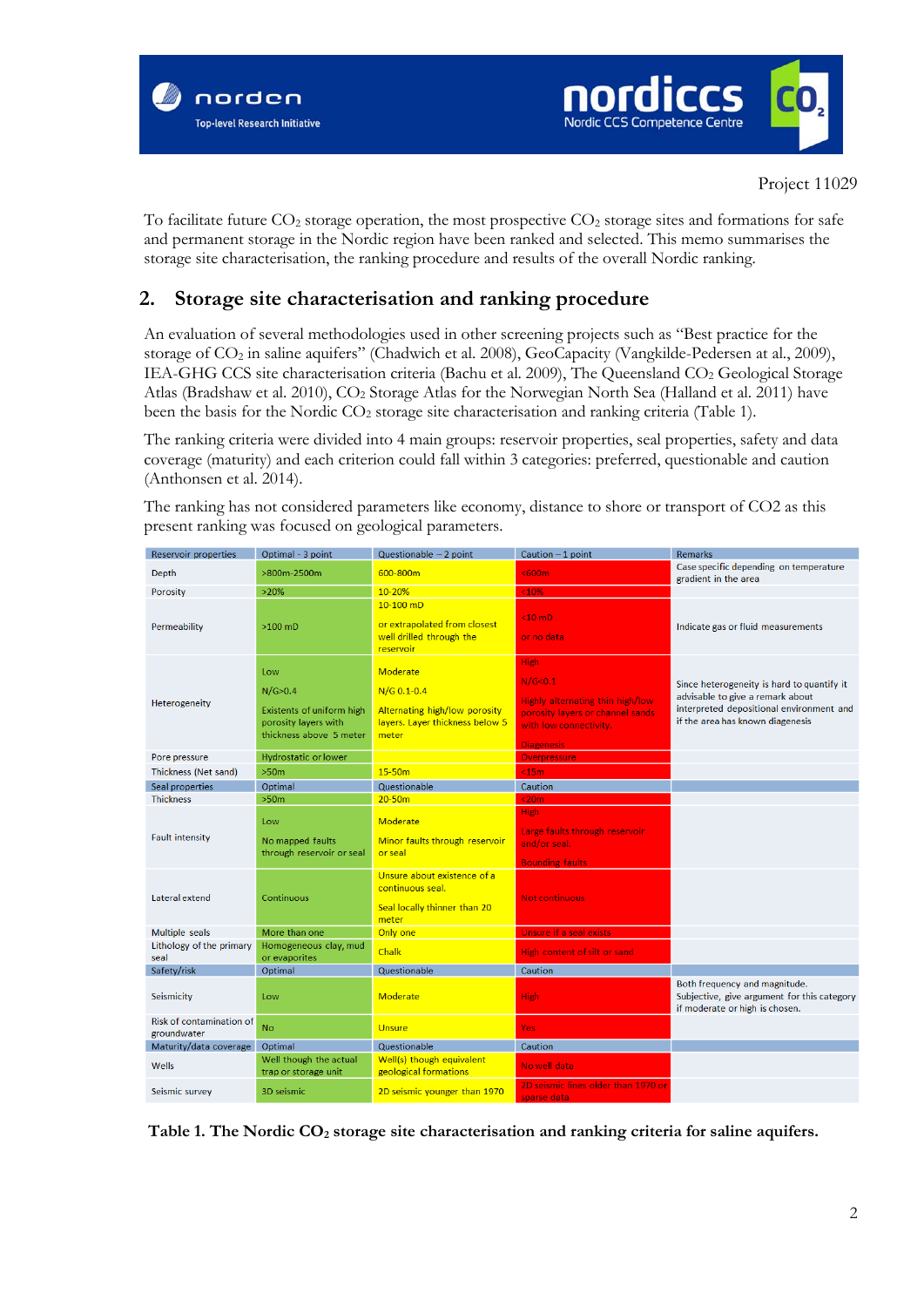



The selection and ranking of the most prospective Nordic storage sites have been carried out on basis of table 1.

It has to be stressed that the selection and ranking are a result of the present available knowledge from the Nordic storage atlas GIS-database in 2014. This means that new geological knowledge and future research can change this order of succession, about which storage sites and areas that are the most prospective.

### **3. Results**

Selection of the most prospective sites from each country with saline aquifer storage sites were based on the known overall storage potential for each country. Ten sites in Norway (table 2), five sites from Denmark (table 3) and three from Sweden (table 4) were selected and ranked in a Nordic hierarchy (table 5)(figure 2 and 3). If more than one storage sites reached same ranking level (scour) they were ranked according to storage capacity.



**Figure 2. Location of the Norwegian ranked storage formations.**

Of the 27 mapped and characterized Norwegian storage formations (table 2), the ten most promising were selected (see figure 2). For the Norwegian storage formations, no upper limit as e.g. 800 meters has been used, resulting in a larger storage capacity for some of the formations than realistically can be utilized for CO<sub>2</sub> storage.

Selection of the ten most promising storage units was not based on the ranking score only. Several storage formations had the same ranking, and only small differences in the reservoir properties could have change the site from good to not good. Originally, several units from the Barents Sea such as the Stø Formation and Tubåen Formation were among the top ten, having a ranking score of 42 and 43 respectively. However, it is well known both from exploration and from Statoil's injection campaign at the Snøhvit Field, that the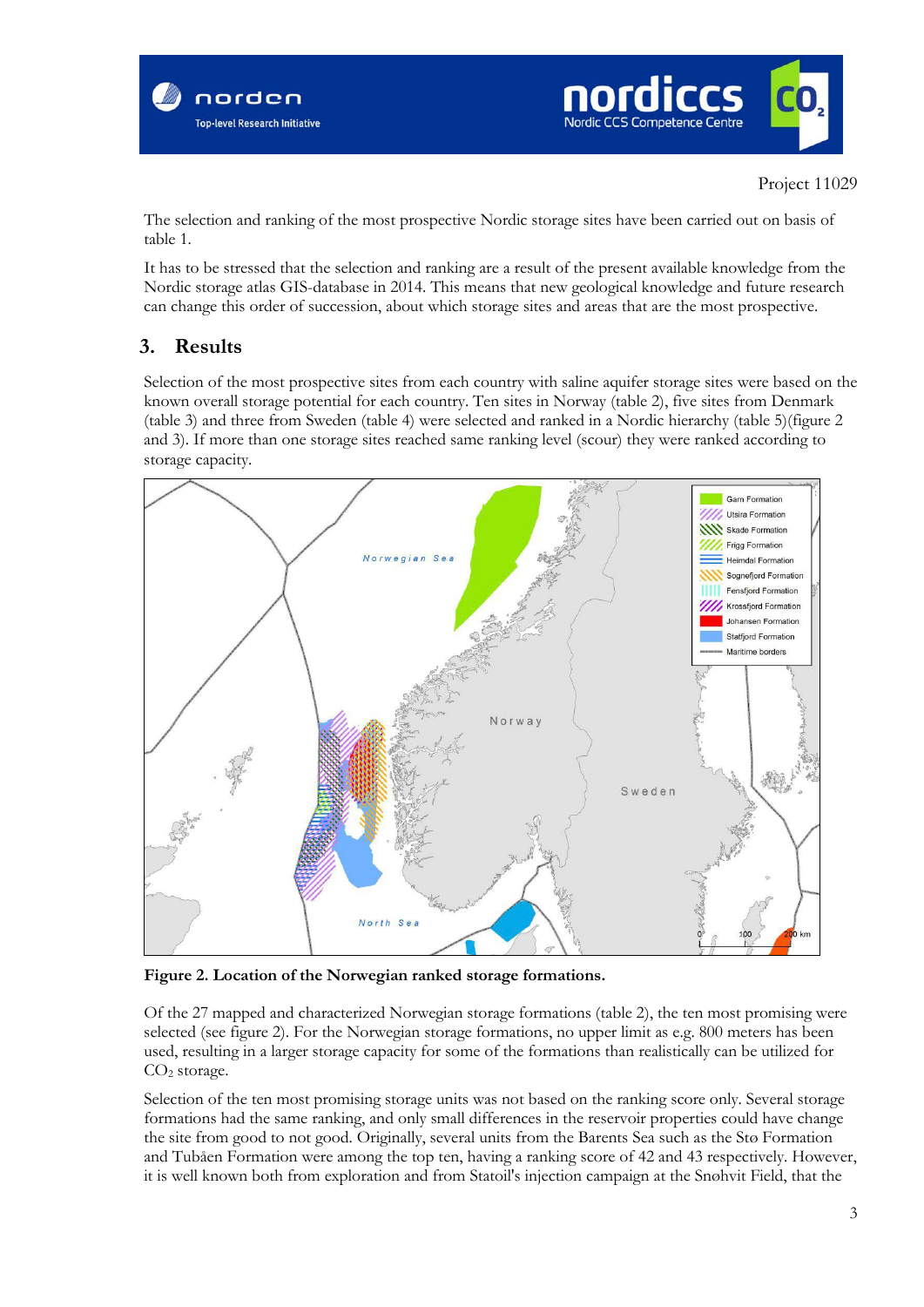



reservoir properties of these sandstones at 2.5-2.6 km burial are not as good as expected. The sediments have previously been buried deeper and experienced quartz cementation causing reduction in porosity and permeability. The later uplift for the Snøhvit reservoir was about 1 km. Due to these condition they have not been included in this ranking.

Many formations offshore Norway have large storage capacities. One unit with large storage capacity is the Gassum Formation, but this only gets a ranking score of 39. For this unit, there is some uncertainty related to pore pressure, since no overpressure is measured in the eastern wells and overpressure is observed in the western area. From the ranking and the storage capacity, it seems that three of the best formations for large scale industrial storage would be the Utsira Formation, Sognefjord Formation or the Skade Formation. They all have storage capacities  $>10000$  Mt, shallow burial  $\leq 2$  km, and high porosity and permeability values.

The most prospective site in Denmark based on the ranking procedure and storage capacity is the Gassum aquifer; see table 3 and figure 3. This is a large open dipping aquifer with a modelled storage capacity of 3700 Mt (Bergmo et al., 2013), but existence of only 2D seismic surveys and no wells through the storage unit make the data more uncertain. The Havnsø and Gassum sites are anticlinal structures with no major faults cutting through the structures, and they have a theoretical capacity of respectively 926 and 630 Mt. The Gassum structure has a higher heterogeneity and lower permeability than the Havnsø structure, but the advantage of an exploration well drilled on top of the Gassum structure makes data more reliable.



**Figure 3. Location of the ranked Danish and Swedish storage sites.** 

The Thisted and Hanstholm structures are large anticline structures, with theoretical capacities of 11039 and 2753 Mt respectively. The Hanstholm structure has a higher porosity than Thisted, but on the other hand, data from the Thisted structure is based on four wells drilled through the northern part of the structure, and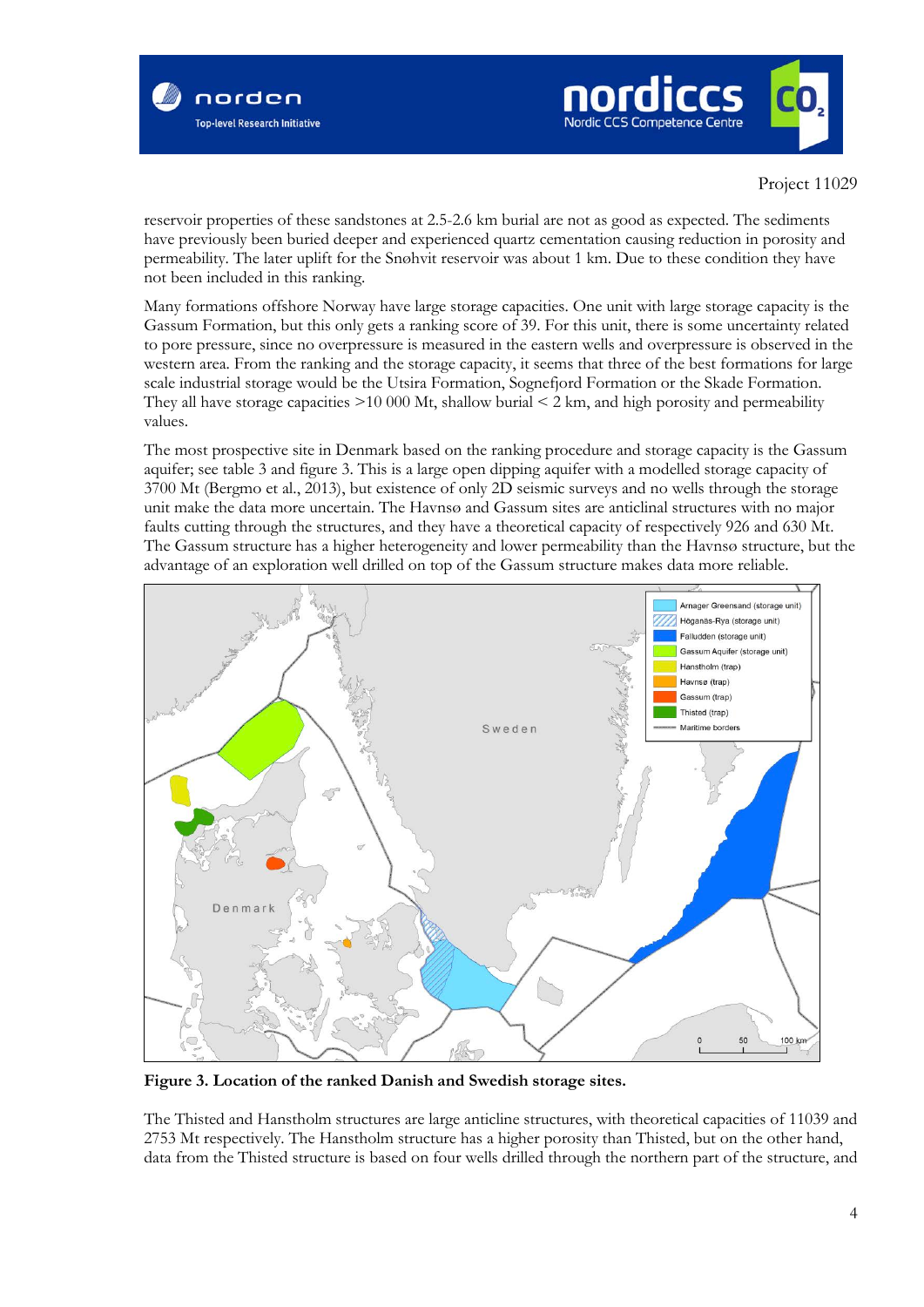



Hanstholm has only one well placed on the flank of the structure, possibly not representative for the whole structure.

Hydrocarbon exploration in Denmark is concentrated in the Central Graben in the Danish North Sea. Exploration outside the Central Graben has been less intensive and consequently the data coverage generally has a lower density, resulting in a lower ranking for the Danish storage sites compared to the Norwegian sites.

Of the eight storage units and one trap that were identified in the southernmost part of Sweden (table 4), the three most prospective storage sites are the Faludden sandstone, the Arnager Greensand and the Höganäs-Rya sequence (see figure 3). More detailed information is shown in table 4. The Faludden sandstone is a stratigraphic confined, open saline aquifer forming a large lens-shaped weakly east-south-east dipping aquifer. The Faludden sandstone is a very homogeneous sandstone and the estimated theoretical storage capacity is 745 Mt. The Arnager Greensand in south-west Scania represents a weakly north-east dipping large open saline aquifer. The Arnager Greensand displays a very high porosity and permeability, and has an estimated theoretical storage capacity of 521 Mt. The Höganäs-Rya sequence represents a weakly north-east dipping semi-closed saline aquifer and has an estimated theoretical storage capacity is 543 Mt.

Limited hydrocarbon explorations were conducted in Sweden through the 1970s resulting in 2D seismic and a few deep drillings in the Baltic Sea and south-west Scania and adjacent sea. Hence, the Arnager Greensand and the Faludden sandstone have old, but somewhat good, data coverage, whereas data for the Höganäs-Rya sequence is more limited.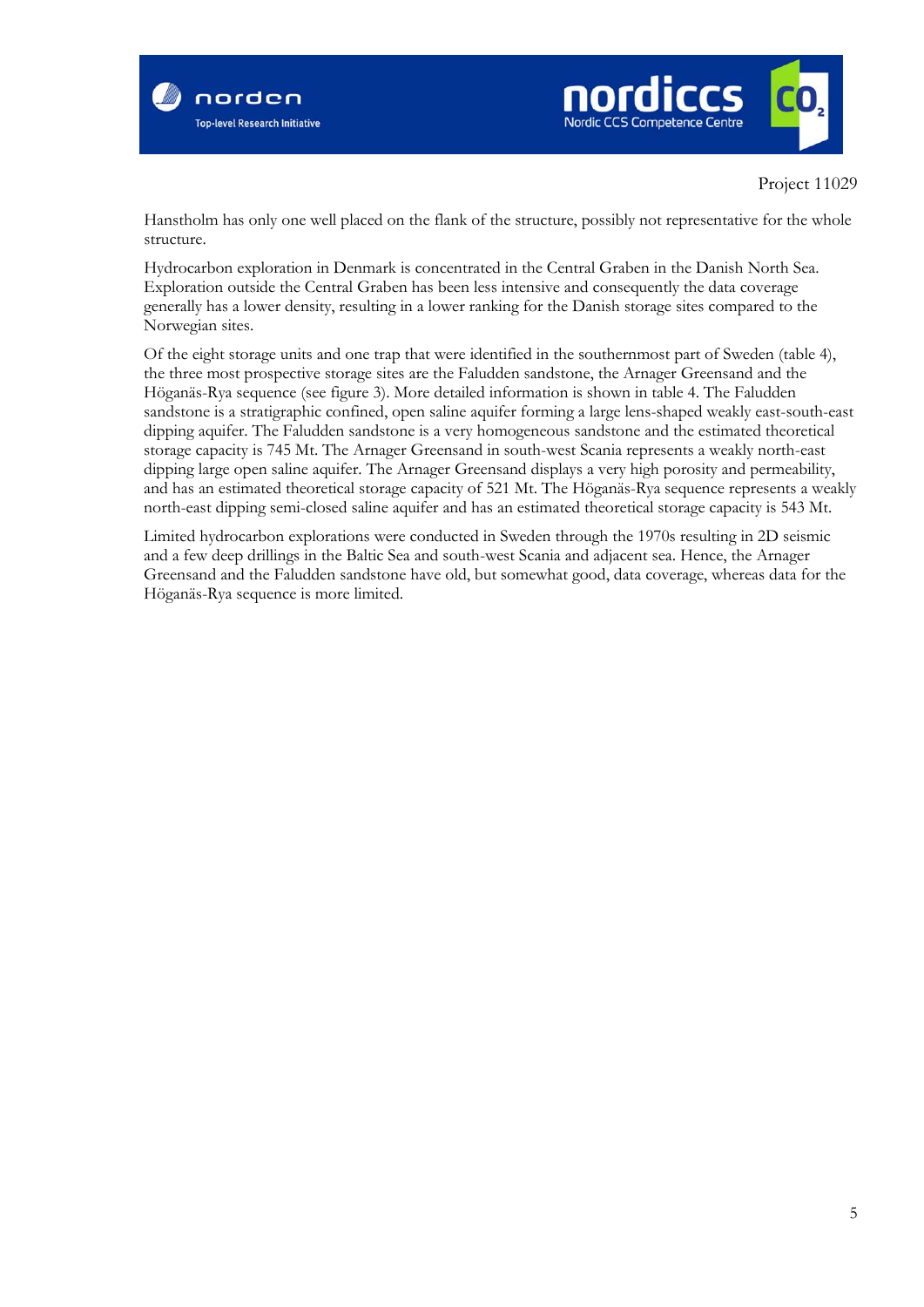



|                             | Storage unit (u) or trap (t) |                                  | <b>Seal properties</b><br><b>Reservoir properties</b> |  |          |                       |               | Safety/Risk      | Maturity/data<br>coverage |                  |                    |                   |                   |  |                             |                  |                     |                           |
|-----------------------------|------------------------------|----------------------------------|-------------------------------------------------------|--|----------|-----------------------|---------------|------------------|---------------------------|------------------|--------------------|-------------------|-------------------|--|-----------------------------|------------------|---------------------|---------------------------|
| Name                        | Location                     | <b>Storage</b><br>capacity in Mt | <b>Total Score Depth</b>                              |  | Porosity | Permeability<br>(gas) | Heterogeneity | Pore<br>pressure | Thickness/<br>Net sand    | <b>Thickness</b> | Fault<br>intensity | Lateral<br>extend | Multiple<br>seals |  | <b>Lithology Seismicity</b> | Ground-<br>water | <b>Well</b><br>data | <b>Seismic</b><br>surveys |
| <b>Sognefjord Formation</b> | <b>North Sea</b>             | 11465                            | 45                                                    |  |          |                       |               |                  |                           |                  |                    |                   |                   |  |                             |                  |                     |                           |
| <b>Krossfjord Formation</b> | <b>North Sea</b>             | 3977                             | 45                                                    |  |          |                       |               |                  |                           |                  |                    |                   |                   |  |                             |                  |                     |                           |
| <b>Utsira Formation</b>     | North Sea                    | 30000                            | 44                                                    |  |          |                       |               |                  |                           |                  |                    |                   |                   |  |                             |                  |                     |                           |
| <b>Skade Formation</b>      | <b>North Sea</b>             | 10696                            | 44                                                    |  |          |                       |               |                  |                           |                  |                    |                   |                   |  |                             |                  |                     |                           |
| <b>Heimdal Formation</b>    | <b>North Sea</b>             | 5112                             | 44                                                    |  |          |                       |               |                  |                           |                  |                    |                   |                   |  |                             |                  |                     |                           |
| <b>Fensfjord Formation</b>  | <b>North Sea</b>             | 4100                             | 44                                                    |  |          |                       |               |                  |                           |                  |                    |                   |                   |  |                             |                  |                     |                           |
| <b>Frigg Formation</b>      | North Sea                    | 1164                             | 44                                                    |  |          |                       |               |                  |                           |                  |                    |                   |                   |  |                             |                  |                     |                           |
| <b>Jla Formation</b>        | North Sea                    | 2193                             | 43                                                    |  |          |                       |               |                  |                           |                  |                    |                   |                   |  |                             |                  |                     |                           |
| <b>Tubaen Formation</b>     | <b>Barents</b> Sea           | 1240                             | 43                                                    |  |          |                       |               |                  |                           |                  |                    |                   |                   |  |                             |                  |                     |                           |
| <b>Brent Group</b>          | <b>North Sea</b>             | 2740                             | 42                                                    |  |          |                       |               |                  |                           |                  |                    |                   |                   |  |                             |                  |                     |                           |
| <b>Are Formation</b>        | Norwegian Sea                | 2533                             | 42                                                    |  |          |                       |               |                  |                           |                  |                    |                   |                   |  |                             |                  |                     |                           |
| <b>Statfjord Formation</b>  | <b>North Sea</b>             | 1850                             | 42                                                    |  |          |                       |               |                  |                           |                  |                    |                   |                   |  |                             |                  |                     |                           |
| <b>Sto Formation</b>        | <b>Barents</b> Sea           | 1342                             | 42                                                    |  |          |                       |               |                  |                           |                  |                    |                   |                   |  |                             |                  |                     |                           |
| <b>Johansen Formation</b>   | <b>North Sea</b>             | 861                              | 42                                                    |  |          |                       |               |                  |                           |                  |                    |                   |                   |  |                             |                  |                     |                           |
| <b>Fruholmen Formation</b>  | <b>Barents</b> Sea           | 260                              | 42                                                    |  |          |                       |               |                  |                           |                  |                    |                   |                   |  |                             |                  |                     |                           |
| <b>Cogn Formation</b>       | Norwegian Sea                | 51,6                             | 42                                                    |  |          |                       |               |                  |                           |                  |                    |                   |                   |  |                             |                  |                     |                           |
| <b>Garn Formation</b>       | Norwegian Sea                | 8003                             | 41                                                    |  |          |                       |               |                  |                           |                  |                    |                   |                   |  |                             |                  |                     |                           |
| <b>De Formation</b>         | Norwegian Sea                | 3576                             | 41                                                    |  |          |                       |               |                  |                           |                  |                    |                   |                   |  |                             |                  |                     |                           |
| <b>Cook Formation</b>       | North Sea                    | 639                              | 41                                                    |  |          |                       |               |                  |                           |                  |                    |                   |                   |  |                             |                  |                     |                           |
| <b>Hugin Formation</b>      | North Sea                    | 1939                             | 40                                                    |  |          |                       |               |                  |                           |                  |                    |                   |                   |  |                             |                  |                     |                           |
| <b>Tilje Formation</b>      | Norwegian Sea                | 1750                             | 40                                                    |  |          |                       |               |                  |                           |                  |                    |                   |                   |  |                             |                  |                     |                           |
| <b>Gassum Formation</b>     | <b>North Sea</b>             | 17631                            | 39                                                    |  |          |                       |               |                  |                           |                  |                    |                   |                   |  |                             |                  |                     |                           |
| <b>Nordmela Formation</b>   | <b>Barents Sea</b>           | 490                              | 39                                                    |  |          |                       |               |                  |                           |                  |                    |                   |                   |  |                             |                  |                     |                           |
| <b>Sandnes Formation</b>    | <b>North Sea</b>             | 16216                            | 38                                                    |  |          |                       |               |                  |                           |                  |                    |                   |                   |  |                             |                  |                     |                           |
| <b>Sleipner Formation</b>   | <b>North Sea</b>             | 870                              | 38                                                    |  |          |                       |               |                  |                           |                  |                    |                   |                   |  |                             |                  |                     |                           |
| Skagerrak Formation         | <b>North Sea</b>             |                                  | 37                                                    |  |          |                       |               |                  |                           |                  |                    |                   |                   |  |                             |                  |                     |                           |
| <b>Bryne Formation</b>      | <b>North Sea</b>             | 9417                             | 36                                                    |  |          |                       |               |                  |                           |                  |                    |                   |                   |  |                             |                  |                     |                           |

**Table 1. Ranking of Norwegian storage units and traps (Aagaard et al. 2014).**

**T**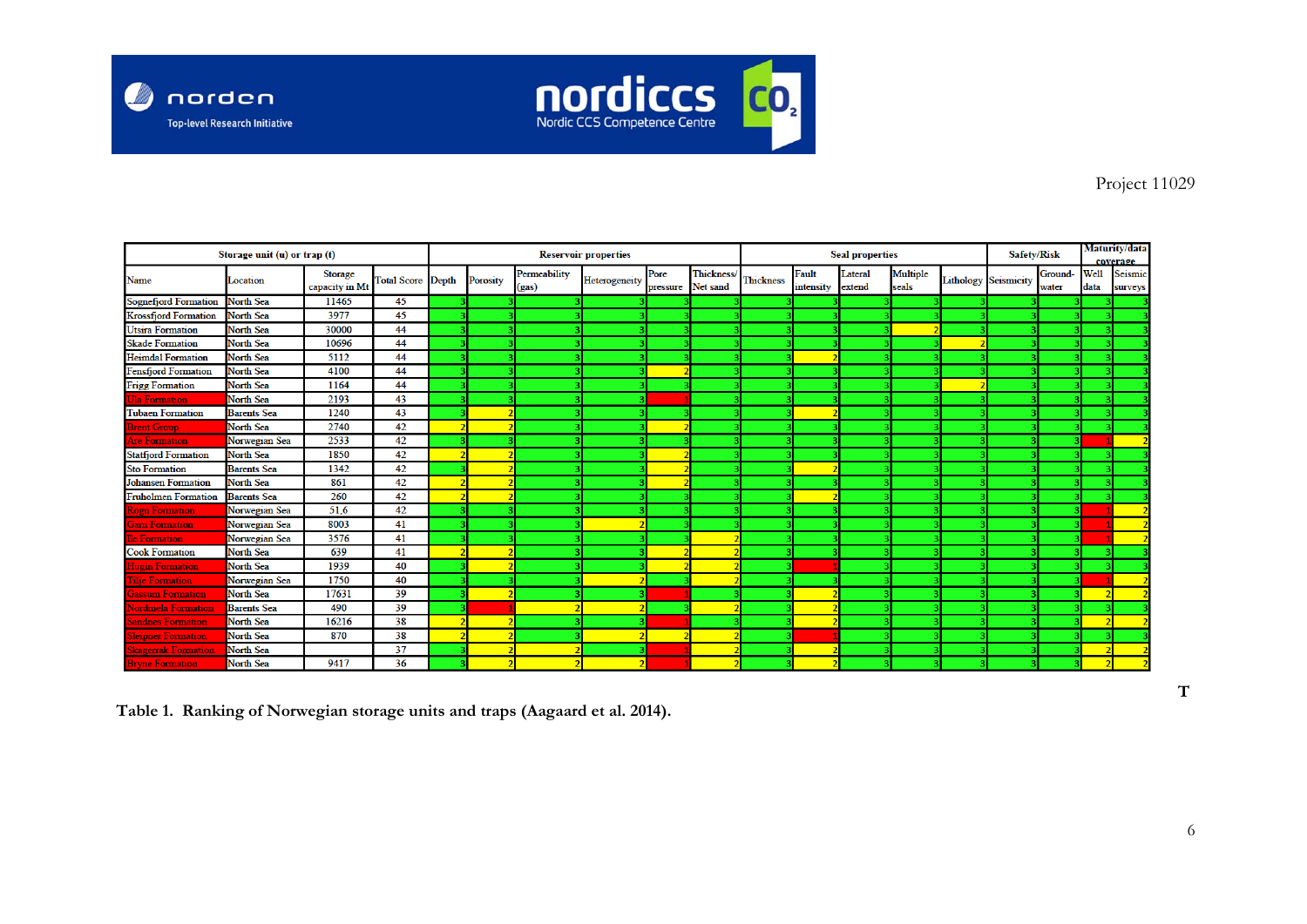



| Storage unit (u)           |                              |                | <b>Reservoir properties</b> |          |                       |               |                    | <b>Seal properties</b>       |           |                 |                |                      |                        | Safety/         |             | Maturity/dat   |                 |
|----------------------------|------------------------------|----------------|-----------------------------|----------|-----------------------|---------------|--------------------|------------------------------|-----------|-----------------|----------------|----------------------|------------------------|-----------------|-------------|----------------|-----------------|
| or trap (t)                |                              |                |                             |          |                       |               |                    |                              |           |                 |                | risk                 |                        | a coverage      |             |                |                 |
| Name                       | Storage<br>capacity<br>in Mt | Total<br>Score | Depth                       | Porosity | Permeability<br>(333) | Heterogeneity | Pore pressure      | Thickness<br><b>Net sand</b> | Thickness | Fault intensity | Lateral extend | <b>Multipleseals</b> | Lithology              | Seismicity      | Groundwater | Well data      | Seismic surveys |
| Gassum (t)                 | 630                          | 43             | 1460                        | 25       | 300                   | 0,32          | $\triangle$ hs     | 53                           | 320       | low             | con            | yes                  | ms                     | low             | no          |                | 2D              |
| Hanstholm (t)              | 2753                         | 42             | 900                         | 20       | ÷                     | 0,4           | $\triangle$ hs     | 92                           | 500       | low             | con            | yes                  | $\mathbf{c}\mathbf{s}$ | low             | no          |                | 2D              |
| Havnsø $(t)$               | 926                          | 43             | 1500                        | 22       | 500                   | 0,67          | $\triangle$ hs     | 100                          | 260       | low             | con            | yes                  | ms                     | low             | no          | $\overline{0}$ | 2D              |
| Pårup (t)                  | 91                           | 40             | 1550                        | 10       | 300?                  | 0,23          | $\triangle$ hs     | 30                           | 300       | low             | con            | yes                  | ms                     | low             | no          | $\overline{0}$ | 2D              |
| Rødby(t)                   | 152                          | 41             | 1125                        | 24       | 75                    | 0,18          | $\triangle$ hs     | 45                           | 160       | low             | con            | yes                  | cs/ep                  | low             | no          | $\overline{2}$ | 2D              |
| Thisted (t)                | 11039                        | 42             | 1166                        | 15       | $10 - 100$            | 0,47          | $\triangle$ hs     | 449                          | 240       | low             | con            | yes                  | $\mathbf{c}\mathbf{s}$ | low             | no          | $\overline{4}$ | 2D              |
| Tønder(t)                  | 91                           | 42             | 1615                        | 20       | $>100$                | 0,17          | $\triangleleft$ hs | 35                           | 180       | low             | con            | yes                  | evap                   | low             | no          | 5              | 2D              |
| Vedsted (t)                | 162                          | 42             | 1898                        | 20       | 2000                  | 0,74          | $\triangle$ hs     | 103                          | 525       | mod             | con            | yes                  | $\mathbf{c}\mathbf{s}$ | mod             | no          |                | 2D              |
| Volume(t)                  | 288                          | 39             | 1757                        | 10       | ÷                     | 0,38          | $\triangle$ hs     | 30                           | 334       | low             | con            | yes                  | $\mathbf{c}\mathbf{s}$ | low             | no          |                | 2D              |
| Gedser (t)                 | 245                          | 41             | 852                         | 18       | 108                   | 0,18          | $\triangle$ hs     | 56                           | >150      | low             | con            | yes                  | ep/ls/cs               | low             | no          | $\overline{0}$ | 2D              |
| Femer Bælt (t)             | 305                          | 41             | 1078                        | 19       | 137                   | 0,23          | $\triangle$ hs     | 72                           | >150      | low             | con            | yes                  | ep/ls/cs               | low             | no          | $\overline{0}$ | 2D              |
| Langeland nord (t)         | 26                           | 39             | 1326                        | 14       | 36                    | 0,17          | $\triangle$ hs     | 44                           | >150      | low             | con            | yes                  | ep/ls/cs               | low             | no          | $\overline{0}$ | 2D              |
| Langeland (t)              | 328                          | 40             | 992                         | 14       | 36                    | 0,29          | $\triangle$ hs     | 75                           | >150      | low             | con            | yes                  | ep/ls/cs               | low             | no          | $\overline{0}$ | 2D              |
| Langeland syd (t)          | 149                          | 40             | 1491                        | 14       | 36                    | 0,3           | $\triangle$ hs     | 81                           | >150      | low             | con            | yes                  | ep/ls/cs               | low             | no          | $\overline{0}$ | 2D              |
| $\mathcal{A}$ row nord (t) | 51                           | 40             | 1288                        | 14       | 36                    | 0,2           | $\triangle$ hs     | 52                           | >150      | low             | con            | yes                  | ep/ls/cs               | low             | no          | $\overline{0}$ | 2D              |
| $A$ <sub>Erø</sub> $(t)$   | 263                          | 40             | 986                         | 14       | 36                    | 0,18          | $\triangle$ hs     | 52                           | $>150$    | low             | con            | yes                  | ep/ls/cs               | low             | no          | $\overline{0}$ | 2D              |
| Kegnæs (t)                 | 188                          | 41             | 1544                        | 15       | 31                    | 0,18          | $\triangle$ hs     | 51                           | 215       | low             | con            | yes                  | ep/ls/cs               | low             | no          |                | 2D              |
| Rømø(t)                    | 135                          | 39             | 1904                        | 15       | $\blacksquare$        | 0,21          | $\triangle$ hs     | 41                           | >150      | low             | con            | yes                  | ep/ls/cs               | low             | no          | $\overline{0}$ | 2D              |
| Horn Graben (t)            | 1458                         | 39             | 1375                        | 15       | u,                    | 0,46          | $\triangle$ hs     | 144                          | >150      | High            | con            | ves                  | ep/ls/cs               | 1 <sub>ow</sub> | no          | $\overline{0}$ | 2D              |
| Erik(t)                    | 98                           | 41             | 2719                        | 15       | $\blacksquare$        | 0,46          | $\triangle$ hs     | 235                          | >500      | low             | con            | ves                  | ep/ls/cs               | low             | no          |                | 2D              |
| Gassum Aquifer (u)         | 3700                         | 43             | 1000                        | 23       | 210                   | 0,5           | $\triangle$ hs     | 50                           | >100      | low             | con            | ves                  | ms                     | low             | no          | $\Omega$       | 2D              |

**Table 2. Ranking of Danish storage units and traps (Aagaard et al. 2014). The five most prospective sites are marked in blue.**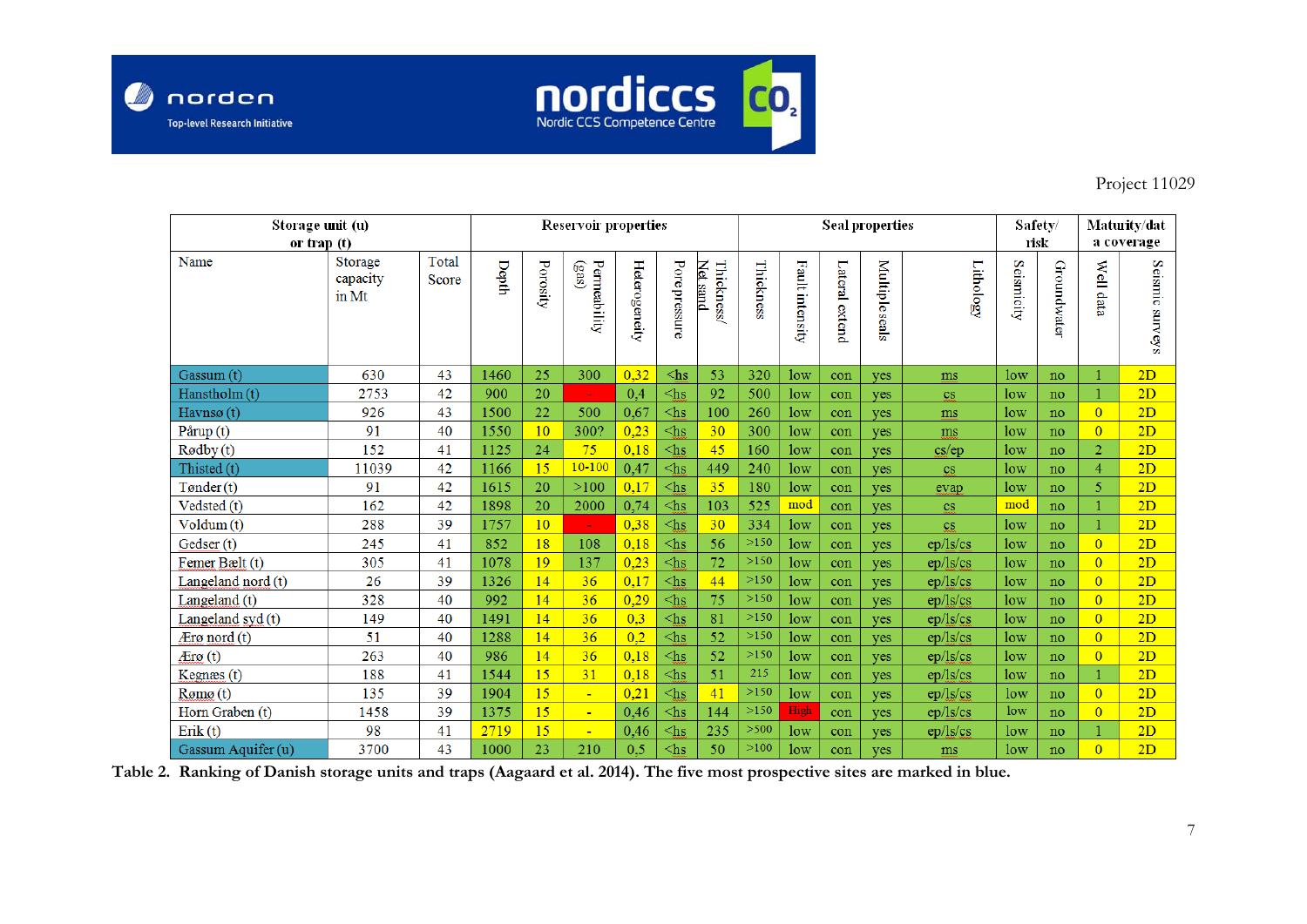



| Storage unit (u)<br>or trap $(t)$ |                                         |                | <b>Reservoir properties</b> |                |                                   |                |                  |                |                |                    | Seal properties |                   | Safety/<br>risk |                | Maturity<br>/data<br>coverage |                       |                    |
|-----------------------------------|-----------------------------------------|----------------|-----------------------------|----------------|-----------------------------------|----------------|------------------|----------------|----------------|--------------------|-----------------|-------------------|-----------------|----------------|-------------------------------|-----------------------|--------------------|
| Name                              | Stora<br>ge<br>capa<br>city<br>in<br>Mt | Total<br>Score | Depth                       | Porosity       | Permeability<br>(s <sub>3</sub> ) | Heterogeneity  | Pore<br>pressure | Thickness/     | Thickness      | Fault<br>intensity | ateral extend   | Multiple<br>seals | Lithology       | Seismicity     | Groundwater                   | <b>Well</b><br>l data | Seismic<br>sanneys |
| Faludden (u)                      | 745                                     | 40             | $\overline{3}$              | $\overline{2}$ | $\overline{3}$                    | $\overline{3}$ | $\overline{2}$   | $\overline{2}$ | $\overline{3}$ | $\overline{3}$     | 3               | $\overline{3}$    | $\overline{2}$  | $\overline{3}$ | $\overline{3}$                | $\overline{3}$        | $\overline{2}$     |
| Arnager Greensand (u)             | 521                                     | 39             | $\overline{3}$              | $\overline{3}$ | $\overline{3}$                    | $\overline{3}$ | 3                | $\overline{2}$ | $\overline{3}$ | $\overline{2}$     | $\overline{3}$  | $\overline{2}$    | $\overline{2}$  | $\overline{3}$ | $\overline{2}$                | $\overline{3}$        | $\overline{2}$     |
| Höganäs-Rya (u)                   | 543                                     | 39             | 3                           | $\overline{3}$ | $\mathfrak{Z}$                    | $\overline{3}$ | 3                | $\overline{2}$ | $\overline{3}$ | $\overline{2}$     | 3               | $\overline{3}$    | $\overline{2}$  | $\overline{3}$ | $\overline{2}$                | 3                     |                    |
| L.Cretaceous sands, unit A<br>(u) | 330                                     | 39             | $\overline{3}$              | $\overline{3}$ | $\overline{3}$                    | $\overline{3}$ | $\overline{3}$   | $\overline{2}$ | $\overline{3}$ | $\overline{2}$     | $\overline{3}$  | $\overline{3}$    | $\overline{2}$  | 3              | $\overline{2}$                | $\overline{3}$        |                    |
| Dalders structure (t)             | 22                                      | 38             | $\overline{3}$              | $\overline{2}$ | $\overline{2}$                    | $\overline{3}$ | $\overline{2}$   | $\overline{2}$ | $\overline{3}$ | $\overline{3}$     | $\overline{3}$  | $\overline{3}$    | $\overline{2}$  | $\overline{3}$ | $\overline{3}$                | $\overline{3}$        |                    |
| När (u)                           | 426                                     | 37             | $\overline{3}$              | $\overline{2}$ | $\overline{2}$                    | $\overline{3}$ | $\overline{3}$   | $\overline{2}$ | $\overline{3}$ | $\overline{3}$     |                 | $\overline{3}$    | $\overline{2}$  | $\overline{3}$ | 3                             | $\overline{3}$        |                    |
| Bunter Sandstone (u)              | 165                                     | 37             | $\overline{3}$              | $\overline{2}$ | $\overline{2}$                    | $\overline{3}$ | $\overline{3}$   | $\overline{2}$ | $\overline{3}$ | $\overline{2}$     | $\overline{3}$  | $\overline{3}$    | $\overline{2}$  | $\overline{3}$ | $\overline{2}$                | $\overline{3}$        |                    |
| Viklau (u)                        | 553                                     | 36             | $\overline{3}$              |                | $\overline{2}$                    | $\overline{3}$ | $\overline{3}$   | $\overline{2}$ | $\overline{3}$ | $\overline{3}$     |                 | $\overline{3}$    | $\overline{2}$  | $\overline{3}$ | $\overline{3}$                | $\overline{3}$        |                    |
| L.Cretaceous sands, unit B<br>(u) | 115                                     | 36             | 3                           | $\overline{3}$ | $\overline{3}$                    | 3              | 3                | $\overline{3}$ | 3              | $\overline{2}$     | 3               | $\overline{3}$    | $\overline{2}$  | $\overline{2}$ | $\overline{1}$                | 3                     |                    |

**Table 4. Ranking of Swedish storage units and traps (Aagaard et al. 2014).**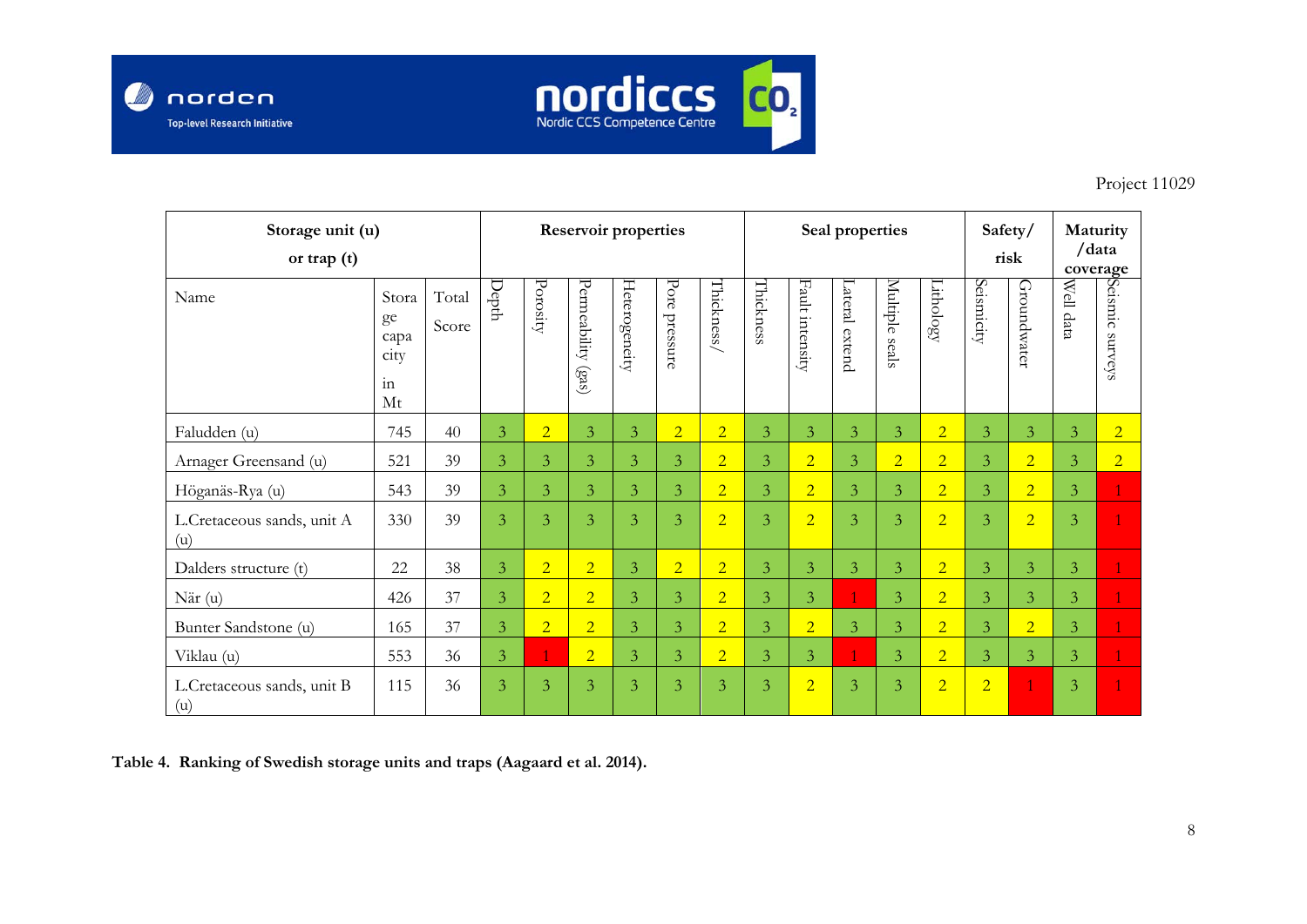

| Name                        | Ranking<br>score | <b>Storage</b><br>Capacity in Mt | Country   |
|-----------------------------|------------------|----------------------------------|-----------|
| Sognefjord Formation        | 45               | 11465                            | NO        |
| Krossfjord Formation        | 45               | 3977                             | NO.       |
| Utsira Formation            | 44               | 21300                            | NO        |
| Skade Formation             | 44               | 7560                             | NO        |
| Heimdal Formation           | 44               | 5112                             | NO        |
| Fensfjord Formation         | 44               | 4100                             | NO        |
| Frigg Formation             | 44               | 1164                             | NO        |
| Garn Formation              | 43               | 8003                             | NO        |
| Gassum Aquifer (model area) | 43               | 3700                             | DK        |
| Havnsø (trap)               | 43               | 926                              | DK        |
| Gassum (trap)               | 43               | 630                              | DK        |
| Thisted (trap)              | 42               | 11039                            | DK        |
| Hanstholm (trap)            | 42               | 2753                             | DK        |
| Statfjord Formation         | 42               | 1850                             | NO        |
| Johansen Formation          | 42               | 861                              | NO        |
| Faludden (unit)             | 40               | 745                              | <b>SE</b> |
| Höganäs-Rya (unit)          | 39               | 543                              | SE        |
| Arnager Greensand (unit)    | 39               | 521                              | <b>SE</b> |
| Total capacity              |                  | 86249                            |           |

**Table 5. The overall Nordic ranking of the 18 selected storage sites most prospective storage sites.**